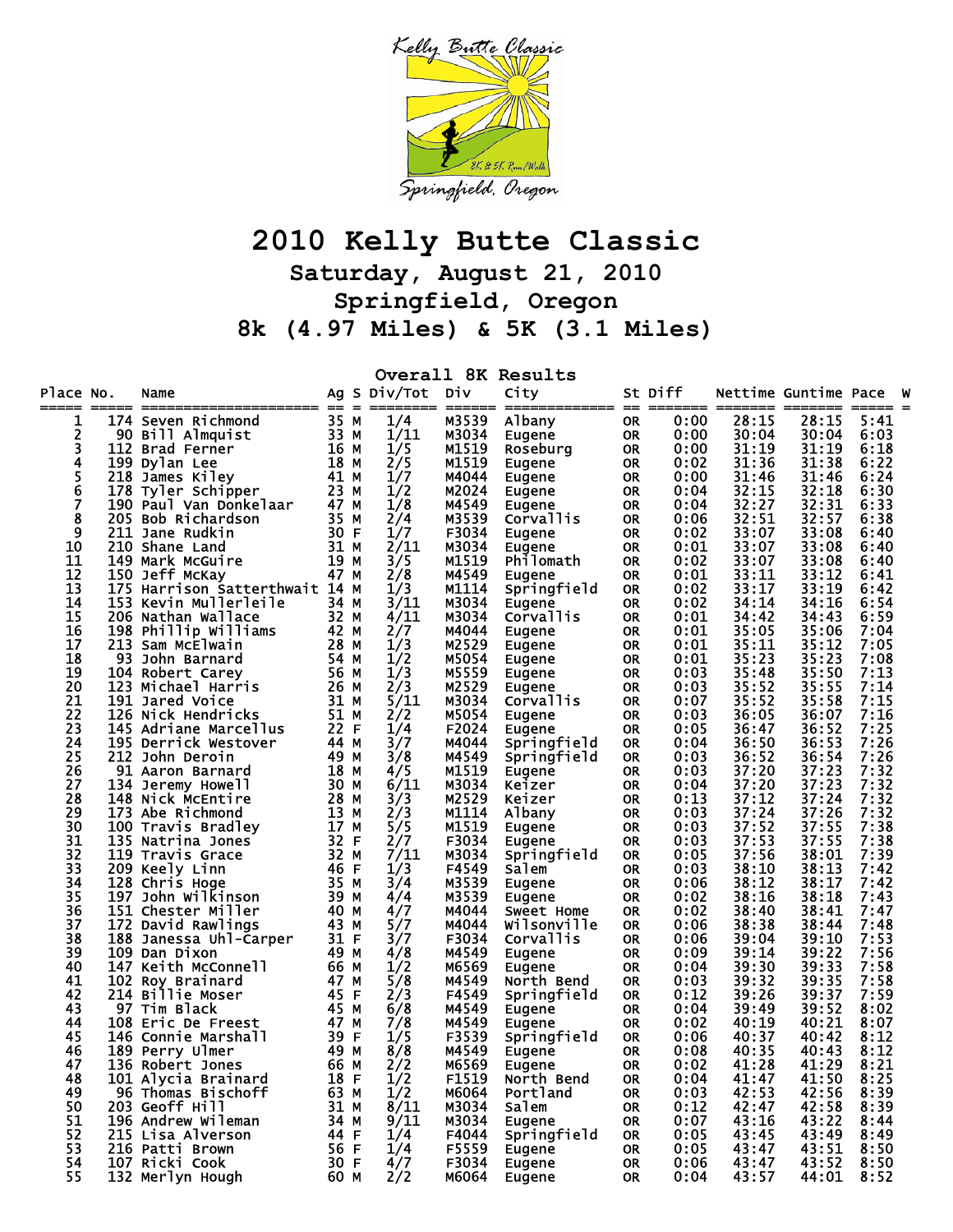| 56<br>154 Grace Pinckney<br>57<br>92 Brooke Barnard<br>58<br>186 Kip Triplett<br>59<br>220 Brian Slater<br>60<br>110 Natalia Dyakanoff<br>61<br>207 Alysha Best<br>62<br>143 Haidy Lee<br>63<br>111 Rebecca Eastwood<br>64<br>152 Jodie Mooney<br>65<br>118 Kathy Gibbs<br>66<br>120 Donnie Graves<br>67<br>106 Wally Ceccanese<br>68<br>144 Jodie Lyche<br>69<br>95 Carmen Bayley<br>70<br>192 Stephen Vorhes<br>71<br>179 Sarah Schnitzius<br>72<br>180 Lauren Schwartz<br>73<br>117 Christopher Gibbs<br>74<br>177 Joyce Schiavone<br>75<br>122 Niki Hampton<br>76<br>181 Tess Snook<br>77<br>182 Taylor Spence<br>78<br>99 Xander Bongcayao<br>79<br>98 Joseph Bongcayao<br>80<br>114 Helen Forsell<br>81<br>184 Karla Torres<br>82<br>217 Alyson Florendo<br>83<br>219 Michelle Chylek<br>84<br>129 Pen Hoge<br>85<br>185 Tanya Torres<br>86<br>187 Susan Tung<br>87<br>94 Lavonna Barnard<br>88<br>124 Carolyn Hebert<br>89<br>125 James Hebert |                | 13 F<br>19 F<br>43 M<br>32 M<br>22 F<br>24 F<br>33 F<br>52 F<br>48 F<br>59 F<br>59 M<br>11 M<br>37 F<br>62 F<br>57 M<br>32 F<br>24 F<br>24 M<br>50 F<br>29 F<br>28 F<br>43 M<br>6 M<br>34 M<br>42 F<br>39 F<br>34 F<br>35 F<br>41 F<br>36 F<br>59 F<br>57 F<br>40 F<br>9 M | 1/1<br>2/2<br>6/7<br>10/11<br>2/4<br>3/4<br>5/7<br>1/2<br>3/3<br>2/4<br>2/3<br>3/3<br>2/5<br>1/1<br>3/3<br>6/7<br>4/4<br>2/2<br>2/2<br>1/2<br>2/2<br>7/7<br>1/2<br>11/11<br>2/4<br>3/5<br>7/7<br>4/5<br>3/4<br>5/5<br>3/4<br>4/4<br>4/4<br>2/2 | F1114<br>F1519<br>M4044<br>M3034<br>F2024<br>F2024<br>F3034<br>F5054<br>F4549<br>F5559<br>M5559<br>M1114<br>F3539<br>F6064<br>M5559<br>F3034<br>F2024<br>M2024<br>F5054<br>F2529<br>F2529<br>M4044<br>M0110<br>M3034<br>F4044<br>F3539<br>F3034<br>F3539<br>F4044<br>F3539<br>F5559<br>F5559<br>F4044<br>M0110 | Eugene<br>Eugene<br>Eugene<br>Eugene<br>Springfield<br>Springfield<br><b>Eugene</b><br>Eugene<br>Eugene<br>Eugene<br>Eugene<br>Eugene<br>Eugene<br>Eugene<br>Eugene<br>Springfield<br><b>Eugene</b><br>Eugene<br>Springfield<br>Cottage Grove OR<br>Creswell<br>Euegen<br>Eugene<br>Eugene<br>Springfield<br><b>Eugene</b><br>Eugene<br>Springfield<br><b>Eugene</b><br><b>Eugene</b><br>Eugene<br>Eugene<br>Springfield<br>Springfield | 0R<br>0R<br>OR.<br>0R<br>0R<br>0R<br>0R<br>0R<br>0R<br>0R<br>0R<br>0R<br>0R<br>0R<br>0R<br>0R<br>0R<br>0R<br>0R<br>OR.<br>0R<br>0R<br>0R<br>0R<br>0R<br>0R<br>0R<br>0R<br>0R<br>0R<br>0R<br>OR<br>0R. | 0:03<br>0:03<br>0:01<br>0:06<br>0:07<br>0:08<br>0:05<br>0:03<br>0:04<br>0:05<br>0:05<br>0:02<br>0:07<br>0:03<br>0:05<br>0:10<br>0:05<br>0:05<br>0:06<br>0:10<br>0:06<br>0:07<br>0:05<br>0:05<br>0:04<br>0:07<br>0:06<br>0:06 | 44:18<br>44:18<br>44:39<br>44:37<br>44:49<br>44:56<br>45:35<br>46:06<br>46:21<br>46:22<br>46:56<br>48:03<br>48:39<br>50:01<br>50:26<br>51:00<br>51:20<br>51:21<br>51:21<br>51:18<br>51:40<br>52:03<br>52:41<br>52:41<br>55:14<br>59:09<br>59:43<br>59:44 | 44:20<br>44:21<br>44:39<br>44:42<br>44:55<br>45:03<br>45:39<br>46:09<br>46:24<br>46:26<br>47:01<br>48:04<br>48:45<br>$0:10$ 1:01:59 1:02:09 12:31 W<br>0:07 1:03:12 1:03:18 12:44<br>0:10 1:05:41 1:05:50 13:15<br>0:09 1:23:42 1:23:51 16:52<br>0:08 1:26:02 1:26:10 17:20 W<br>0:09 1:26:03 1:26:11 17:21 W | 8:56<br>8:56<br>8:59<br>9:00<br>9:03<br>9:04<br>9:11<br>9:17<br>9:20<br>9:21<br>9:28<br>9:41<br>9:49<br>50:04 10:05<br>50:31 10:10<br>51:10 10:18<br>51:25 10:21<br>51:25 10:21<br>51:26 10:21<br>51:27 10:21<br>51:46 10:25<br>52:09 10:30<br>52:45 10:37<br>52:45 10:37<br>55:18 11:08<br>59:15 11:56<br>59:48 12:02<br>59:50 12:03 |
|-------------------------------------------------------------------------------------------------------------------------------------------------------------------------------------------------------------------------------------------------------------------------------------------------------------------------------------------------------------------------------------------------------------------------------------------------------------------------------------------------------------------------------------------------------------------------------------------------------------------------------------------------------------------------------------------------------------------------------------------------------------------------------------------------------------------------------------------------------------------------------------------------------------------------------------------------------|----------------|----------------------------------------------------------------------------------------------------------------------------------------------------------------------------------------------------------------------------------------------------------------------------|------------------------------------------------------------------------------------------------------------------------------------------------------------------------------------------------------------------------------------------------|----------------------------------------------------------------------------------------------------------------------------------------------------------------------------------------------------------------------------------------------------------------------------------------------------------------|-----------------------------------------------------------------------------------------------------------------------------------------------------------------------------------------------------------------------------------------------------------------------------------------------------------------------------------------------------------------------------------------------------------------------------------------|-------------------------------------------------------------------------------------------------------------------------------------------------------------------------------------------------------|------------------------------------------------------------------------------------------------------------------------------------------------------------------------------------------------------------------------------|----------------------------------------------------------------------------------------------------------------------------------------------------------------------------------------------------------------------------------------------------------|---------------------------------------------------------------------------------------------------------------------------------------------------------------------------------------------------------------------------------------------------------------------------------------------------------------|---------------------------------------------------------------------------------------------------------------------------------------------------------------------------------------------------------------------------------------------------------------------------------------------------------------------------------------|
|                                                                                                                                                                                                                                                                                                                                                                                                                                                                                                                                                                                                                                                                                                                                                                                                                                                                                                                                                       |                |                                                                                                                                                                                                                                                                            |                                                                                                                                                                                                                                                |                                                                                                                                                                                                                                                                                                                | 8K Results By Age Group                                                                                                                                                                                                                                                                                                                                                                                                                 |                                                                                                                                                                                                       |                                                                                                                                                                                                                              |                                                                                                                                                                                                                                                          |                                                                                                                                                                                                                                                                                                               |                                                                                                                                                                                                                                                                                                                                       |
| <b>MALE AGE GROUP: 1 TO 10</b><br>1 Xander Bongcayao                                                                                                                                                                                                                                                                                                                                                                                                                                                                                                                                                                                                                                                                                                                                                                                                                                                                                                  | 6              |                                                                                                                                                                                                                                                                            | 52:45 10:37                                                                                                                                                                                                                                    |                                                                                                                                                                                                                                                                                                                | 2 James Hebert                                                                                                                                                                                                                                                                                                                                                                                                                          |                                                                                                                                                                                                       |                                                                                                                                                                                                                              | 9 1:26:11 17:21                                                                                                                                                                                                                                          |                                                                                                                                                                                                                                                                                                               |                                                                                                                                                                                                                                                                                                                                       |
| <b>MALE AGE GROUP: 11 TO 14</b><br>1 Harrison Satterthwait 14<br><b>2 Abe Richmond</b>                                                                                                                                                                                                                                                                                                                                                                                                                                                                                                                                                                                                                                                                                                                                                                                                                                                                | 13             | 33:19<br>37:26                                                                                                                                                                                                                                                             | 6:42<br>7:32                                                                                                                                                                                                                                   |                                                                                                                                                                                                                                                                                                                | 3 Wally Ceccanese                                                                                                                                                                                                                                                                                                                                                                                                                       | 11                                                                                                                                                                                                    |                                                                                                                                                                                                                              | 48:04 9:41                                                                                                                                                                                                                                               |                                                                                                                                                                                                                                                                                                               |                                                                                                                                                                                                                                                                                                                                       |
| <b>FEMALE AGE GROUP: 11 TO 14</b><br>1 Grace Pinckney<br><b>MALE AGE GROUP: 15 TO 19</b>                                                                                                                                                                                                                                                                                                                                                                                                                                                                                                                                                                                                                                                                                                                                                                                                                                                              | 13             | 44:20                                                                                                                                                                                                                                                                      | 8:56                                                                                                                                                                                                                                           |                                                                                                                                                                                                                                                                                                                |                                                                                                                                                                                                                                                                                                                                                                                                                                         |                                                                                                                                                                                                       |                                                                                                                                                                                                                              |                                                                                                                                                                                                                                                          |                                                                                                                                                                                                                                                                                                               |                                                                                                                                                                                                                                                                                                                                       |
| 1 Brad Ferner<br>2 Dylan Lee<br>3 Mark McGuire<br>FEMALE AGE GROUP: 15 TO 19                                                                                                                                                                                                                                                                                                                                                                                                                                                                                                                                                                                                                                                                                                                                                                                                                                                                          | 16<br>18<br>19 | 31:19<br>31:38<br>33:08                                                                                                                                                                                                                                                    | 6:18<br>6:22<br>6:40                                                                                                                                                                                                                           |                                                                                                                                                                                                                                                                                                                | 4 Aaron Barnard<br>5 Travis Bradley                                                                                                                                                                                                                                                                                                                                                                                                     | 18<br>17                                                                                                                                                                                              |                                                                                                                                                                                                                              | 37:23<br>37:55                                                                                                                                                                                                                                           | 7:32<br>7:38                                                                                                                                                                                                                                                                                                  |                                                                                                                                                                                                                                                                                                                                       |
| 1 Alycia Brainard                                                                                                                                                                                                                                                                                                                                                                                                                                                                                                                                                                                                                                                                                                                                                                                                                                                                                                                                     | 18             | 41:50                                                                                                                                                                                                                                                                      | 8:25                                                                                                                                                                                                                                           |                                                                                                                                                                                                                                                                                                                | 2 Brooke Barnard                                                                                                                                                                                                                                                                                                                                                                                                                        | 19                                                                                                                                                                                                    |                                                                                                                                                                                                                              | 44:21 8:56                                                                                                                                                                                                                                               |                                                                                                                                                                                                                                                                                                               |                                                                                                                                                                                                                                                                                                                                       |
| MALE AGE GROUP: 20 TO 24<br>1 Tyler Schipper<br>FEMALE AGE GROUP: 20 TO 24                                                                                                                                                                                                                                                                                                                                                                                                                                                                                                                                                                                                                                                                                                                                                                                                                                                                            | 23             |                                                                                                                                                                                                                                                                            | 32:18 6:30                                                                                                                                                                                                                                     |                                                                                                                                                                                                                                                                                                                | 2 Christopher Gibbs                                                                                                                                                                                                                                                                                                                                                                                                                     | 24                                                                                                                                                                                                    |                                                                                                                                                                                                                              | 51:25 10:21                                                                                                                                                                                                                                              |                                                                                                                                                                                                                                                                                                               |                                                                                                                                                                                                                                                                                                                                       |
| 1 Adriane Marcellus<br>2 Natalia Dyakanoff<br>MALE AGE GROUP: 25 TO 29                                                                                                                                                                                                                                                                                                                                                                                                                                                                                                                                                                                                                                                                                                                                                                                                                                                                                | 22<br>22       | 36:52<br>44:55                                                                                                                                                                                                                                                             | 7:25<br>9:03                                                                                                                                                                                                                                   |                                                                                                                                                                                                                                                                                                                | 3 Alysha Best<br>4 Lauren Schwartz                                                                                                                                                                                                                                                                                                                                                                                                      | 24<br>24                                                                                                                                                                                              |                                                                                                                                                                                                                              | 45:03 9:04<br>51:25 10:21                                                                                                                                                                                                                                |                                                                                                                                                                                                                                                                                                               |                                                                                                                                                                                                                                                                                                                                       |
| 1 Sam McElwain<br>2 Michael Harris                                                                                                                                                                                                                                                                                                                                                                                                                                                                                                                                                                                                                                                                                                                                                                                                                                                                                                                    | 28<br>26       | 35:12<br>35:55                                                                                                                                                                                                                                                             | 7:05<br>7:14                                                                                                                                                                                                                                   |                                                                                                                                                                                                                                                                                                                | 3 Nick McEntire                                                                                                                                                                                                                                                                                                                                                                                                                         | 28                                                                                                                                                                                                    |                                                                                                                                                                                                                              | 37:24 7:32                                                                                                                                                                                                                                               |                                                                                                                                                                                                                                                                                                               |                                                                                                                                                                                                                                                                                                                                       |
| FEMALE AGE GROUP: 25 TO 29<br>1 Niki Hampton                                                                                                                                                                                                                                                                                                                                                                                                                                                                                                                                                                                                                                                                                                                                                                                                                                                                                                          | 29             |                                                                                                                                                                                                                                                                            | 51:27 10:21                                                                                                                                                                                                                                    |                                                                                                                                                                                                                                                                                                                | 2 Tess Snook                                                                                                                                                                                                                                                                                                                                                                                                                            | 28                                                                                                                                                                                                    |                                                                                                                                                                                                                              | 51:46 10:25                                                                                                                                                                                                                                              |                                                                                                                                                                                                                                                                                                               |                                                                                                                                                                                                                                                                                                                                       |
| MALE AGE GROUP: 30 TO 34<br>1 Bill Almquist                                                                                                                                                                                                                                                                                                                                                                                                                                                                                                                                                                                                                                                                                                                                                                                                                                                                                                           | 33             |                                                                                                                                                                                                                                                                            | 30:04 6:03                                                                                                                                                                                                                                     |                                                                                                                                                                                                                                                                                                                | 7 Travis Grace                                                                                                                                                                                                                                                                                                                                                                                                                          | 32                                                                                                                                                                                                    |                                                                                                                                                                                                                              | 38:01                                                                                                                                                                                                                                                    | 7:39                                                                                                                                                                                                                                                                                                          |                                                                                                                                                                                                                                                                                                                                       |
| 2 Shane Land<br>3 Kevin Mullerleile                                                                                                                                                                                                                                                                                                                                                                                                                                                                                                                                                                                                                                                                                                                                                                                                                                                                                                                   | 31<br>34       | 33:08<br>34:16                                                                                                                                                                                                                                                             | 6:40<br>6:54                                                                                                                                                                                                                                   |                                                                                                                                                                                                                                                                                                                | 8 Geoff Hill<br>9 Andrew Wileman                                                                                                                                                                                                                                                                                                                                                                                                        | 31<br>34                                                                                                                                                                                              |                                                                                                                                                                                                                              | 42:58 8:39<br>43:22 8:44                                                                                                                                                                                                                                 |                                                                                                                                                                                                                                                                                                               |                                                                                                                                                                                                                                                                                                                                       |
| 4 Nathan Wallace                                                                                                                                                                                                                                                                                                                                                                                                                                                                                                                                                                                                                                                                                                                                                                                                                                                                                                                                      | 32             |                                                                                                                                                                                                                                                                            | 34:43 6:59                                                                                                                                                                                                                                     |                                                                                                                                                                                                                                                                                                                | 10 Brian Slater                                                                                                                                                                                                                                                                                                                                                                                                                         | 32                                                                                                                                                                                                    |                                                                                                                                                                                                                              | 44:42 9:00                                                                                                                                                                                                                                               |                                                                                                                                                                                                                                                                                                               |                                                                                                                                                                                                                                                                                                                                       |
| 5 Jared Voice<br>6 Jeremy Howell                                                                                                                                                                                                                                                                                                                                                                                                                                                                                                                                                                                                                                                                                                                                                                                                                                                                                                                      | 31<br>30       | 35:58<br>37:23                                                                                                                                                                                                                                                             | 7:15<br>7:32                                                                                                                                                                                                                                   |                                                                                                                                                                                                                                                                                                                | 11 Joseph Bongcayao                                                                                                                                                                                                                                                                                                                                                                                                                     | 34                                                                                                                                                                                                    |                                                                                                                                                                                                                              | 52:45 10:37                                                                                                                                                                                                                                              |                                                                                                                                                                                                                                                                                                               |                                                                                                                                                                                                                                                                                                                                       |
| FEMALE AGE GROUP: 30 TO 34                                                                                                                                                                                                                                                                                                                                                                                                                                                                                                                                                                                                                                                                                                                                                                                                                                                                                                                            |                | 33:08                                                                                                                                                                                                                                                                      |                                                                                                                                                                                                                                                |                                                                                                                                                                                                                                                                                                                |                                                                                                                                                                                                                                                                                                                                                                                                                                         |                                                                                                                                                                                                       |                                                                                                                                                                                                                              |                                                                                                                                                                                                                                                          |                                                                                                                                                                                                                                                                                                               |                                                                                                                                                                                                                                                                                                                                       |
| 1 Jane Rudkin<br>2 Natrina Jones                                                                                                                                                                                                                                                                                                                                                                                                                                                                                                                                                                                                                                                                                                                                                                                                                                                                                                                      | 30<br>32       | 37:55                                                                                                                                                                                                                                                                      | 6:40<br>7:38                                                                                                                                                                                                                                   |                                                                                                                                                                                                                                                                                                                | 5 Haidy Lee<br>6 Sarah Schnitzius                                                                                                                                                                                                                                                                                                                                                                                                       | 33<br>32                                                                                                                                                                                              |                                                                                                                                                                                                                              | 45:39 9:11<br>51:10 10:18                                                                                                                                                                                                                                |                                                                                                                                                                                                                                                                                                               |                                                                                                                                                                                                                                                                                                                                       |
| 3 Janessa Uhl-Carper                                                                                                                                                                                                                                                                                                                                                                                                                                                                                                                                                                                                                                                                                                                                                                                                                                                                                                                                  | 31             | 39:10                                                                                                                                                                                                                                                                      | 7:53                                                                                                                                                                                                                                           |                                                                                                                                                                                                                                                                                                                | 7 Alyson Florendo                                                                                                                                                                                                                                                                                                                                                                                                                       | 34                                                                                                                                                                                                    |                                                                                                                                                                                                                              | 59:48 12:02                                                                                                                                                                                                                                              |                                                                                                                                                                                                                                                                                                               |                                                                                                                                                                                                                                                                                                                                       |
| 4 Ricki Cook<br><b>MALE AGE GROUP: 35 TO 39</b>                                                                                                                                                                                                                                                                                                                                                                                                                                                                                                                                                                                                                                                                                                                                                                                                                                                                                                       | 30             | 43:52                                                                                                                                                                                                                                                                      | 8:50                                                                                                                                                                                                                                           |                                                                                                                                                                                                                                                                                                                |                                                                                                                                                                                                                                                                                                                                                                                                                                         |                                                                                                                                                                                                       |                                                                                                                                                                                                                              |                                                                                                                                                                                                                                                          |                                                                                                                                                                                                                                                                                                               |                                                                                                                                                                                                                                                                                                                                       |
| 1 Seven Richmond<br>2 Bob Richardson                                                                                                                                                                                                                                                                                                                                                                                                                                                                                                                                                                                                                                                                                                                                                                                                                                                                                                                  | 35<br>35       | 28:15<br>32:57                                                                                                                                                                                                                                                             | 5:41<br>6:38                                                                                                                                                                                                                                   |                                                                                                                                                                                                                                                                                                                | 3 Chris Hoge<br>4 John Wilkinson                                                                                                                                                                                                                                                                                                                                                                                                        | 35<br>39                                                                                                                                                                                              |                                                                                                                                                                                                                              | $38:17$ 7:42<br>38:18<br>7:43                                                                                                                                                                                                                            |                                                                                                                                                                                                                                                                                                               |                                                                                                                                                                                                                                                                                                                                       |
| FEMALE AGE GROUP: 35 TO 39<br>1 Connie Marshall                                                                                                                                                                                                                                                                                                                                                                                                                                                                                                                                                                                                                                                                                                                                                                                                                                                                                                       | 39             | 40:42                                                                                                                                                                                                                                                                      | 8:12                                                                                                                                                                                                                                           |                                                                                                                                                                                                                                                                                                                | 4 Michelle Chylek                                                                                                                                                                                                                                                                                                                                                                                                                       | 35                                                                                                                                                                                                    |                                                                                                                                                                                                                              | 59:50 12:03                                                                                                                                                                                                                                              |                                                                                                                                                                                                                                                                                                               |                                                                                                                                                                                                                                                                                                                                       |
| 2 Jodie Lyche<br>3 Karla Torres                                                                                                                                                                                                                                                                                                                                                                                                                                                                                                                                                                                                                                                                                                                                                                                                                                                                                                                       | 37<br>39       | 48:45 9:49                                                                                                                                                                                                                                                                 | 59:15 11:56                                                                                                                                                                                                                                    |                                                                                                                                                                                                                                                                                                                | 5 Tanya Torres                                                                                                                                                                                                                                                                                                                                                                                                                          |                                                                                                                                                                                                       |                                                                                                                                                                                                                              | 36 1:03:18 12:44                                                                                                                                                                                                                                         |                                                                                                                                                                                                                                                                                                               |                                                                                                                                                                                                                                                                                                                                       |
| MALE AGE GROUP: 40 TO 44<br>1 James Kiley                                                                                                                                                                                                                                                                                                                                                                                                                                                                                                                                                                                                                                                                                                                                                                                                                                                                                                             | 41             | 31:46                                                                                                                                                                                                                                                                      | 6:24                                                                                                                                                                                                                                           |                                                                                                                                                                                                                                                                                                                | 5 David Rawlings                                                                                                                                                                                                                                                                                                                                                                                                                        | 43                                                                                                                                                                                                    |                                                                                                                                                                                                                              | 38:44 7:48                                                                                                                                                                                                                                               |                                                                                                                                                                                                                                                                                                               |                                                                                                                                                                                                                                                                                                                                       |
| 2 Phillip Williams                                                                                                                                                                                                                                                                                                                                                                                                                                                                                                                                                                                                                                                                                                                                                                                                                                                                                                                                    | 42             | 35:06                                                                                                                                                                                                                                                                      | 7:04                                                                                                                                                                                                                                           |                                                                                                                                                                                                                                                                                                                | 6 Kip Triplett                                                                                                                                                                                                                                                                                                                                                                                                                          | 43                                                                                                                                                                                                    |                                                                                                                                                                                                                              | 44:39 8:59                                                                                                                                                                                                                                               |                                                                                                                                                                                                                                                                                                               |                                                                                                                                                                                                                                                                                                                                       |
| 3 Derrick Westover                                                                                                                                                                                                                                                                                                                                                                                                                                                                                                                                                                                                                                                                                                                                                                                                                                                                                                                                    | 44             | 36:53                                                                                                                                                                                                                                                                      | 7:26                                                                                                                                                                                                                                           |                                                                                                                                                                                                                                                                                                                | 7 Taylor Spence                                                                                                                                                                                                                                                                                                                                                                                                                         | 43                                                                                                                                                                                                    |                                                                                                                                                                                                                              | 52:09 10:30                                                                                                                                                                                                                                              |                                                                                                                                                                                                                                                                                                               |                                                                                                                                                                                                                                                                                                                                       |